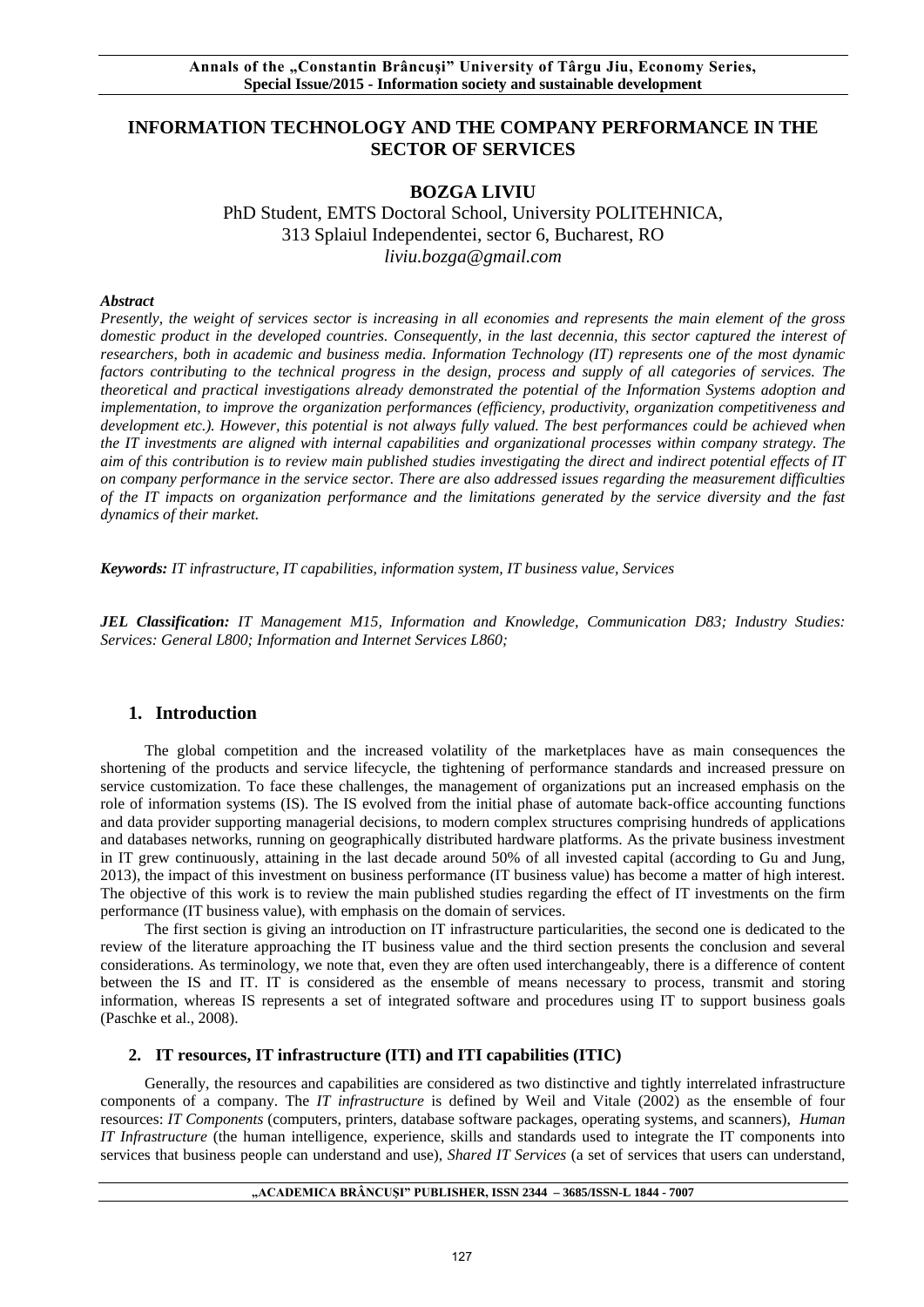use and share, to conduct their business) and *Shared and Standard Applications* (stable applications such as human resource management, budgeting and accounting etc.). This internal IT infrastructure is linked to public infrastructures (such as the Internet and telecommunications networks) and to external industry-based infrastructures (such as bank payments systems, airline reservations systems, and automotive industry supply chain networks). The infrastructure of shared services is used to develop and run the business applications used inside the organization.

The connectivity to the data and applications of IT infrastructure can be defined in terms of the so-called 'reach and range'. 'Reach' refers to locations that can be accessed via the infrastructure, while 'range' determines the level of functionality that can be shared across each level of 'reach'.

The *ITI capability* is defined by Broadbent et al. (1999) as a combination of functionality (the ITI services offered firm-wide) and connectivity (identified by the infrastructure reach and range features). Bharadwaj (2000) defines the ITIC of an organization as "its ability to mobilize and deploy the IT based resources in combination or copresent with other resources and capabilities". Xianfeng et al. (2008) categorized the ITIC by *sharing capability,*  (described in terms of "reach and range)*, service capability* (ability to answer the firm business demands) and *flexibility* (the potential of the ITI to adapt to the new demands). Chen et al. (2014) consider the IT capability as a construct with six dimensions: *IT infrastructure, IT business partnerships, business IT strategic thinking, IT business process integration, IT management and external IT linkage.* As will be shown in the following paragraphs, the ITIC is predominantly considered as one of the main factors insuring the conversion of the IT investments into economic and strategic advantages for the firm.

### **3. IT/IS investments and firm performance**

The main aspects regarding the business value of IT investments are common both for goods and services. Therefore, we'll present firstly the studies investigating the general issues valid for both entities, and thereafter, some specific aspects regarding the services.

A potential framework largely used to analyze the IT investments effects on firm performance is the resourcebased view (RBV) of the firm. Following this theory, the assessment of firm strengths should start internally, by identifying a set of unique resources that could help it to achieve competitive advantage. The IS of the firm and its ITI capabilities were identified by an important number of studies as one of the main resources that could bring competitive advantage to the firm (Hitt and Brynjolfsson, 1996; Bharadwaj, 2000; Melville et al., 2004; Rivard et al., 2004; Wade and Hulland, 2004; Breznik (2012); Gu and Jung, 2013). In the studies approaching the subject of IT business value, the firm performance was considered under many different aspects.

An important number of studies considered indicators of the basic business process performance (so called intermediate process level measures) such as productivity, profit, cost reduction etc. (Bharadwaj, 2000; Devaraj and Kohli, 2003; Mithas et al., 2011 and 2012). Other studies used organizational level performance measures such as competitive position or market share value (Mata, 1995; Hitt and Brynjolfsson, 1996; Dehning and Richardson, 2002; Agan, 2011; Ceccobelli et al., 2012). Alternatively, the firm performance is sometimes defined by *the firm efficiency* (an internal standpoint, defined by cost reduction and productivity enhancement) or *the firm effectiveness* (denoting the achievement of objectives in relation to external environment and attainment of competitive advantages) (Melville et al., 2004).

Other studies, synthesizing the two definitions, define the IT business value by its impacts at both the intermediate process level and the organization-wide level (Melville et al., 2004; Addas and Pinsonneault 2007; Gu and Jung, 2013). Also, besides the productivity and profitability measures of firm performance, some studies are explicitly including measures of product or service quality in evaluation of the performance (Abugabah et al., 2009; Gu and Jung, 2013). An important number of studies analyzing the business value of IT/IS, are emphasizing the important role of the integration between the ITI capabilities and other organizational capabilities (Bharadwaj, 2000; Melville, 2004; Gu and Jung, 2013), as well as the importance of the alignment of IT objective to the business objectives of the company (Feeny & Willcocks, 1998; Tallon and Kraemer, 2003; Ness, 2005; Aversano et al., 2012).

A particular category of studies are investigating special factors regarding human IT resources: the individual behavior of personnel, its tool experience and readiness to learn new tools (Strong D.M., 2002; Abugabah et al., 2009; Bradley J., 2009).

Nevertheless, besides the works bringing arguments for the positive role of IT/IS investments, there are also different opinions. Carr (2003) argues that IT cannot provide differential advantage, being omnipresent, increasingly inexpensive and accessible to all firms, because it is the exclusivity that can generate competitive advantage. Apparently, such opinions originate from the reduction of the IT infrastructure to the basic resources (hardware and standard software) and common applications, by neglecting the organization ability and IT capability to specifically exploit these resources.

Several published studies and their main findings, regarding the business value of IT/IS investments, are synthesized in the Table 1.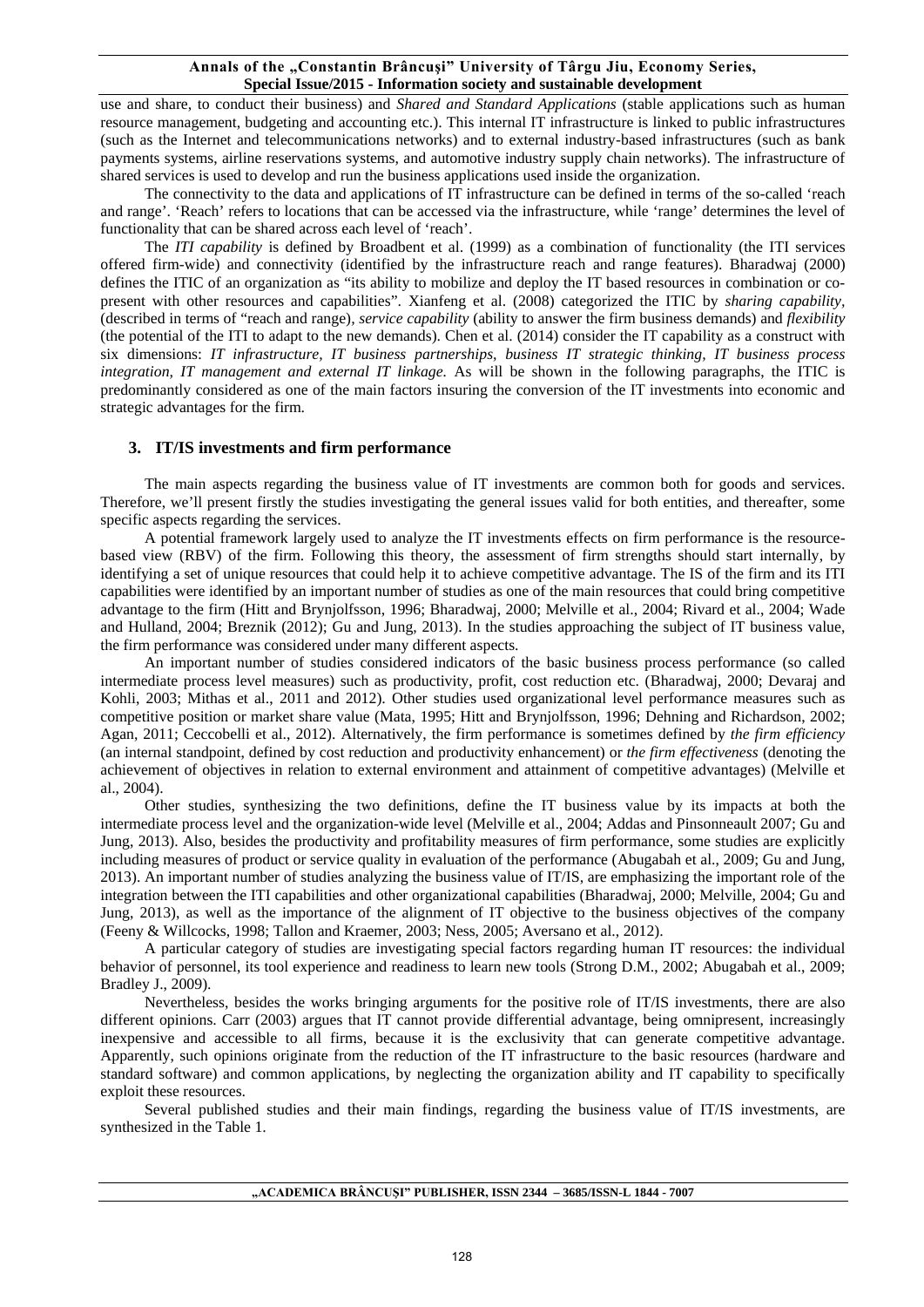#### *Business value of IT/IS investments in service sector*

At our knowledge, the number of published studies dedicated particularly to the assessment of IT/IS business values in the sector of services is relatively small. In one of these studies Anderson et al. (1997) analyzed the interrelationships between customer satisfaction, as a measure of quality and firm performance, differentiating among the goods and services. The authors distinguish two different qualities: (i) *customization* quality (that meets customer needs) and (ii) *standardization* quality (defined as *free of deficiencies*). Achieving both high productivity and customer satisfaction appears possible only when standardization of quality is feasible for producers and satisfactory for customers. However, when customer satisfaction is more dependent on particular characteristics, the productivity and customer satisfaction are more likely to be in conflict. The authors underline that "the inseparability of production and consumption, as well as intangibility of services, make standardization of quality more difficult and costly to improve, while maintaining customization quality".

Therefore, in the case of services, it should be found the best compromise (tradeoff) between customer satisfaction and productivity. Appropriate applications of IT may help a firm to become more productive and effective in satisfying its customers (setting-up a single process to produce a broader variety of products meeting a wide variety of customer needs).

Referring to the particularities of IT/IS service companies, Feeny & Willcocks (1998), underlined the strategic importance of three long-term challenges for IT company: the design of IT, delivery of IT services, and strategic alignment and business vision. In order to be competitive, the companies must retain the capacity to continuously adjust their positioning in each area, adapting their business strategy, IT infrastructure (platforms etc) for delivering IT services appropriate for market demands.

Emphasizing the role of IT in the overall domain of services in USA, Triplett and Bosworth (2003) indicate that **"**Regardless of the definition of IT and the definition of IT-intensity ...the most intensive IT industries in the U.S. economy are overwhelmingly services industries". The authors found that IT investment in the sector of services was associated with a rapid productivity increase, and the IT positive influence on labor productivity in the services industries, started before 1995. In a companion paper (Bosworth and Triplett, 2007), the same authors are bringing new data accenting the role of IT/IS in the sector of services. They identified that 80 % of the total contribution of IT to cumulative increase of USA labor productivity, after 1995, arises from IT's contribution in the services industries. Similar statements regarding the role of IT in service industries are released by the Asian Productivity Organization (http://www.apo-tokyo.org/productivity/mp\_006.htm): "The role of ICT in service industries is two-fold. First, it provides an enabling technological platform to create and launch new service products...Second, by providing a costeffective, time-efficient, borderless medium to store, present, and transmit information.... Service industries can be a leading sector driving productivity growth and development if ICT can be successfully assimilated and exploited". Besides this category of studies, there are also more reticent opinions regarding the role of IT/IS in the sector of services.

From a statistical analysis referring to the OECD countries, Wölfl (2003) found that, in the service sector can not be found indications for a positive correlation between the use of ICT and productivity growth. These different results in the evaluation of IT business value could be explained by differences in the methodologies and data used for measurement of services productivity (van Ark, 2004). Further studies are therefore necessary in order to develop unitary analysis frameworks and to draw definite conclusions regarding the role of IT in the sector of services.

#### **4. Conclusions**

The majority of published works investigating the business value of IT/IS investments indicate that IT resources represent a strategic asset for the firm, irrespective of the industry (goods or services). However, valorizing the potential of these resources involves the development of special IT managerial and technical capabilities inside the firm, the alignment of IS objective to those of the business and integration of IT capabilities with non-IT organizational capabilities. In the sector of services, when customer satisfaction is more dependent on particular characteristics, the productivity of the firm and customer satisfaction are not congruent.

In such conjectures, appropriate applications of IT may help to develop processes able to produce a broader variety of products, meeting a wide variety of customer needs.

A relatively smaller number of studies investigating the IT value of the firm, evidenced also less-conclusive or even negative results.

These are explained by the complexity of the problem, its specificity for each firm, and dependence on the methodology used. Therefore further researches in this field are necessary, in the aim of developing new and better conceptual models, explaining the mechanisms of IT resource influence on firm performances.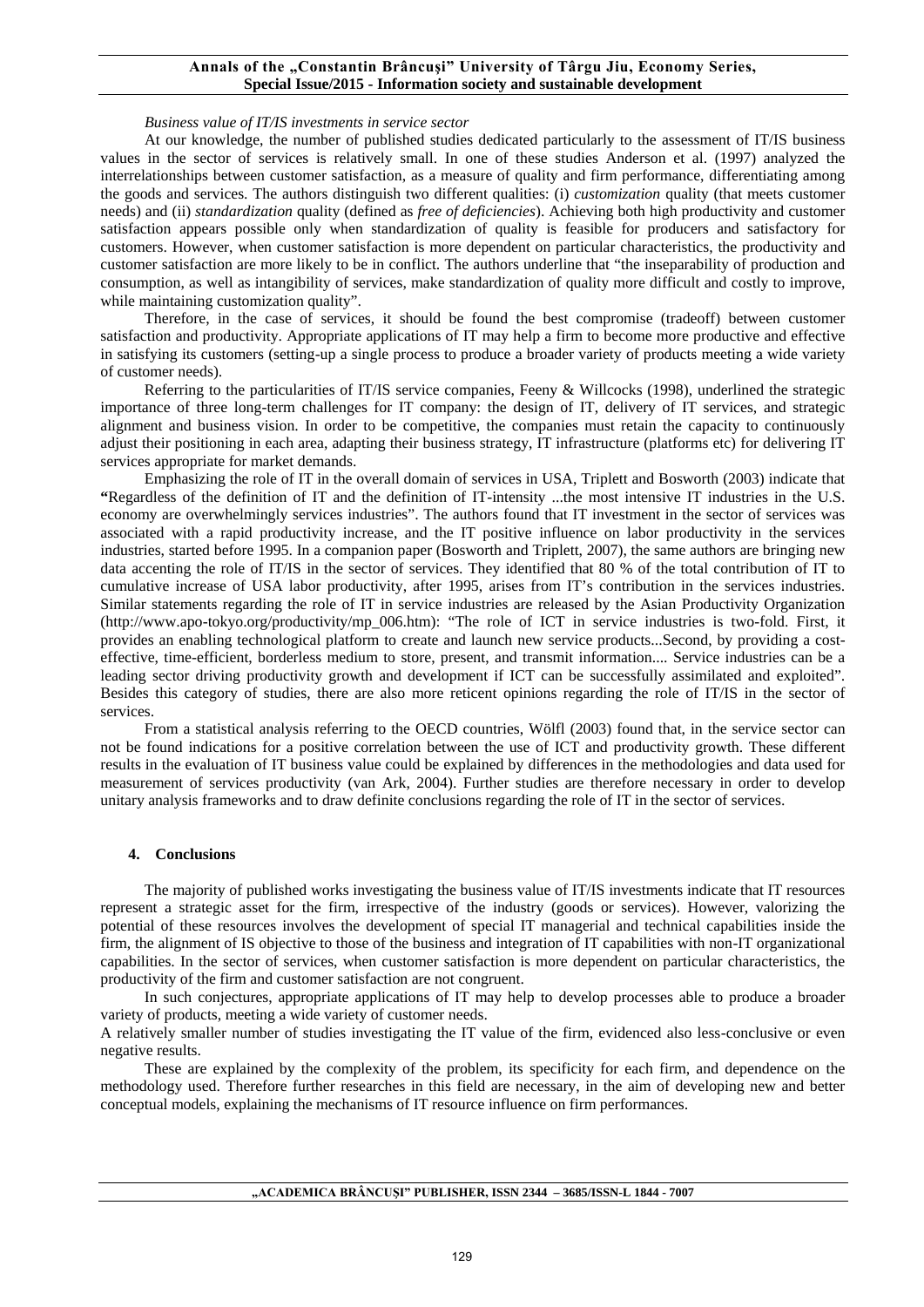| Authors                                                             | Firm performance                                                                                                                                                                                                                    | <b>IT/IS</b>                                                                                                          | <b>Main results</b>                                                                                                                                                                                                                                                                                                                                                                                                                                                                                                                                                                |
|---------------------------------------------------------------------|-------------------------------------------------------------------------------------------------------------------------------------------------------------------------------------------------------------------------------------|-----------------------------------------------------------------------------------------------------------------------|------------------------------------------------------------------------------------------------------------------------------------------------------------------------------------------------------------------------------------------------------------------------------------------------------------------------------------------------------------------------------------------------------------------------------------------------------------------------------------------------------------------------------------------------------------------------------------|
| Hitt and Brynjolfsson<br>(1996)                                     | - Return of assets; Return on equity;<br>Sales growth; Market share; IT<br>stock/employees;                                                                                                                                         | IT stock (computer<br>capital plus 3 times IS<br>labor).                                                              | IT investments can increase the firm productivity and contribute to<br>consumer benefit, by better services and lower prices, but this is not<br>necessarily improving profitability.                                                                                                                                                                                                                                                                                                                                                                                              |
| Bharadwaj (2000)                                                    | - firm profit factors;<br>- cost-based indicators.                                                                                                                                                                                  | IT infrastructure; Human<br>IT resources and IT<br>enabled intangibles.                                               | IT/IS has role of organizational capability, created by the synergy<br>between IT and other organizational resources. An empirical analysis<br>evidenced a significant association between superior IT capability and<br>superior firm performance.                                                                                                                                                                                                                                                                                                                                |
| Dehning and<br>Richardson (2002)                                    | - Return on assets;<br>- Market share value.                                                                                                                                                                                        | - IT spending;<br>- IT strategy<br>- IT management/<br>capability.                                                    | (i) The stock market is reacting positively to announcements of IT<br>related expenditures, strategic IT investments or investments in IT<br>management capability. (ii) Generally, there is a positive relation<br>between IT spending and the market value of the company. (iii) On the<br>average, IT is merely contributing to increase the productivity than the<br>profitability of the firm. (iv) Increasing the IT management capability<br>increases the profitability potential of the firm and its competitive<br>advantages.                                           |
| Dedrick et al., (2003)                                              | All factors influencing firm<br>productivity and firm profitability                                                                                                                                                                 | IT infrastructure and IT<br>human resources<br>investments                                                            | Greater investment in IT is associated with greater productivity growth.<br>The wide range of performance of IT investments among different<br>organizations can be explained by complementary investments in<br>organizational capital such as decentralized decision-making systems,<br>job training, and business process<br>re-design. IT is an enabler of organizational changes that can lead to<br>additional productivity and financial gains.                                                                                                                             |
| Kohli and Devaraj<br>(2003)                                         | Variables influencing firm<br>productivity and profitability                                                                                                                                                                        | IT capital, IT<br>infrastructure and IT<br>human resources<br>investments                                             | The study examines the structural variables that affect IT payoff through<br>a meta-analysis of 66 firm-level empirical studies between 1990 and<br>2000. The findings seem to depend on the sample size, data source<br>(firm-level or secondary), industry type (goods or services), the choice<br>of the dependent variables, type of statistical analysis and whether the<br>study adopted a cross-sectional or longitudinal design.                                                                                                                                           |
| Melville et al. (2004)                                              | - Efficiency of specific business<br>processes;<br>- Organization performance<br>(productivity, efficiency, profitability,<br>market value, competitive advantage<br>$etc.$ )                                                       | - Technical IT<br>infrastructure<br>capabilities;<br>- Human IT<br>infrastructure<br>capabilities.                    | It was developed an integrative model, explaining the potential business<br>value of IT (not tested). The model includes elements of three domains:<br>focal firm, the competitive environment and the macro-environment. IT<br>is a valuable resource, but its business value is depending upon internal<br>and external factors, like the complementary (non-IT) resources of the<br>firm, the trading partners and the competitive environment.                                                                                                                                 |
| Lim et al., (2004)                                                  | - Market measures (firms share value<br>on the market);<br>- Accounting measures.                                                                                                                                                   | IT investment;<br>IT spending;<br>IT staff expenditures.                                                              | (i) There is positive a relation between IT investment and firm<br>performance; (ii) There are not arguments for the assertion that relation<br>between IT investment and firm performance differs between an early<br>period $(1990 - 1995)$ and a more recent period $(1996-2001)$ ; (iii) There<br>is a positive relation between IT investment with market measurements;<br>(iv) The IT intensive using industry has more positive IT payoffs than<br>non information-intensive industry; (v) Small firms have statistically<br>more positive IT payoffs than the large firms. |
| Addas and<br>Pinsonneault (2007)                                    | Variables defining firm profitability<br>and its market value.                                                                                                                                                                      | $-IT$ infrastructure<br>capabilities;<br>- IS business<br>partnerships;                                               | The performance of the firm is mainly influenced by five IT capabilities:<br>(i) IT-business partnerships (ii) Business-IT strategic thinking; (iii) IT<br>management; (iv) IT infrastructure; (v) Solutions delivery.                                                                                                                                                                                                                                                                                                                                                             |
| Lui and Piccoli<br>(2009)                                           | Customer satisfaction and derived<br>firm advantages                                                                                                                                                                                | ITI and its technical and<br>human capabilities;                                                                      | The authors investigate the advantages of the IT-enabled customer<br>service systems (IS providing supplementary customer services). Their<br>main attributes are data quality and IS quality.                                                                                                                                                                                                                                                                                                                                                                                     |
| Coltman et al. (2009)<br>Reimann and Schilke<br>(2010).             | - Return on investment:<br>- Cost reduction;<br>- Level of repeat business with<br>valuable customers.                                                                                                                              | IT infrastructure;<br>$\Box$<br>Human IT<br>capabilities                                                              | It is investigated the interdependence between IT, customer relationship<br>management (CRM) and firm performance. CRM has the greatest<br>impact on firm performance when IT resources are combined with<br>organizational capabilities and the firm objectives jointly emphasize<br>customer intimacy and cost reduction.                                                                                                                                                                                                                                                        |
| Mithas et al. (2011)                                                | Customer-focused performance;<br>financial and market performance<br>(revenue, profits, market position,<br>cash-to-cash cycle time, earnings per<br>share); organizational effectiveness<br>(time to market, level of innovation). | Information<br>Management Capability<br>(information quality,<br>data connectivity, IT<br>infrastructure flexibility) | It is developed a conceptual model linking IT-enabled information<br>management capability with the firm performance. This link is mediated<br>by three organizational capabilities: customer management capability,<br>process management capability, and performance management<br>capability. The information management capability has a significant role<br>in improving the three business related capabilities of the firm, and<br>through these, the overall firm performance.                                                                                             |
| Agan (2011)                                                         | - financial performances;<br>- operational and customer-based firm<br>performance.                                                                                                                                                  | <b>Technical IT</b><br>capabilities; Human IT<br>infrastructure<br>capabilities.                                      | The study demonstrates that the integration of supply chain is a higher<br>level capability of the firm, created by cross-functional integration of<br>operations capabilities (partner selection, collaboration, learning and<br>human resources), IT capabilities and marketing capabilities (customer<br>orientation and competitor orientation) in order to achieve competitive<br>advantage.                                                                                                                                                                                  |
| Ceccobelli et al<br>$(2012)$ ;<br>Dimelis and<br>Papaioannou (2011) | Labor productivity;                                                                                                                                                                                                                 | - Information technology<br>and communication<br>capital;                                                             | The authors analyzed comparatively the effect of IT growth on industry<br>productivity in the US and EU countries. The growth contribution of IT<br>was significantly positive in both regions. IT capital has a potential to<br>increase the productivity, and the differences in this area may contribute<br>to the widening the productive gap among EU countries and between EU<br>and USA.                                                                                                                                                                                    |
| Ada et al. (2012)                                                   | Firm productivity, labor productivity,<br>value added,<br>cost reduction.<br>Return on assets, return on equity,<br>revenues, profitability, sales and sales<br>growth, net income.                                                 | IT infrastructure and IT<br>human resources<br>investments                                                            | IT's impact on firm performance is positive in various conditions. Firm<br>size moderates the relationship between IT and firm-level outcomes in<br>almost all of the cases (large firms get more benefits from IT than small<br>firms). The industry type (i.e., service or manufacturing) have also a<br>moderating effect on firm performance. The same moderating effect was<br>identified for firm performance measures (i.e., productivity and<br>profitability).                                                                                                            |

Table 1. IT/IS Investments and firm performance

### **"ACADEMICA BRÂNCUŞI" PUBLISHER, ISSN 2344 – 3685/ISSN-L 1844 - 7007**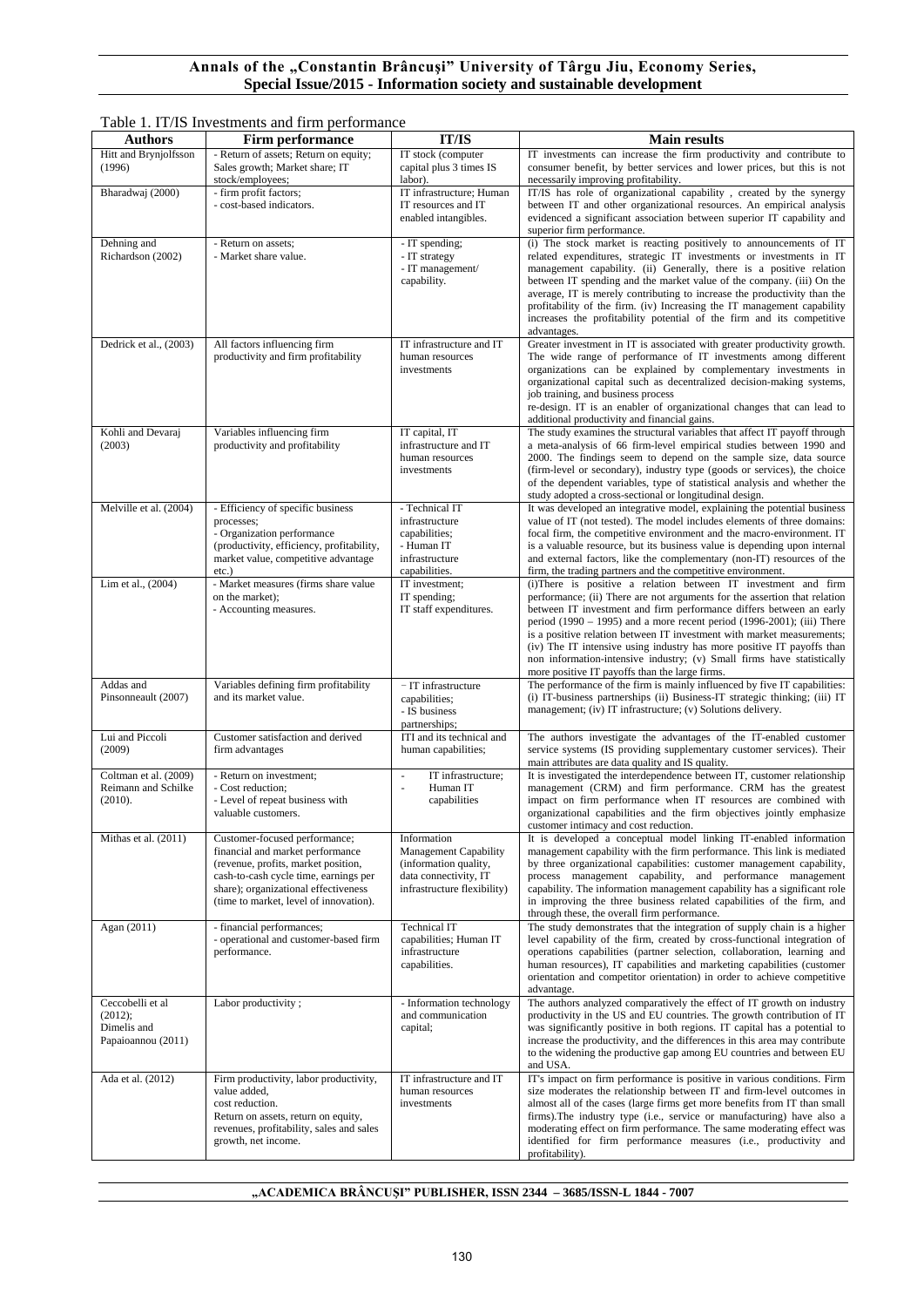| <b>Authors</b>                                                                                                | Firm performance                                           | <b>IT/IS</b>                                                                                                                                                 | <b>Main results</b>                                                                                                                                                                                                                                                                                                                                                                                                                                                                                                                         |
|---------------------------------------------------------------------------------------------------------------|------------------------------------------------------------|--------------------------------------------------------------------------------------------------------------------------------------------------------------|---------------------------------------------------------------------------------------------------------------------------------------------------------------------------------------------------------------------------------------------------------------------------------------------------------------------------------------------------------------------------------------------------------------------------------------------------------------------------------------------------------------------------------------------|
| Breznik (2012)                                                                                                | Competitive advantage                                      | ITI and all its<br>capabilities                                                                                                                              | In a review paper, the author is investigating the effect of IT investments<br>on the competitive advantage of the firm. Even most research indicates a<br>positive impact of IT on competitive advantage, some research has been<br>inconclusive or even evidenced a negative relationship.                                                                                                                                                                                                                                                |
| Gu and Jung $(2013)$                                                                                          | Revenue, cost, profitability and<br>competitive advantage. | IS capabilities (IS<br>planning, IS flexibility,<br>acquisition,<br>development, operation,<br>and support).<br>IS qualities, satisfaction<br>and usefulness | It was developed a global model integrating the RBV theory with the IS<br>success model of DeLone and McLean, in order to provide a more<br>comprehensive view of IS (IT) effects on firm performance. Besides the<br>IS resources and capabilities, some beneficial IS effects could be<br>generated by the synergies between IS and other organization resources<br>(complementary resources).                                                                                                                                            |
| Abouzeedan and<br>Busler, 2006; Consoli<br>$(2012)$ ; Tarutė and<br>Gatautis (2014); Lim<br>and Trim $(2014)$ | Productivity and profitability                             | General IT infrastructure                                                                                                                                    | These studies are investigating the issue of IT business value in SMEs.<br>investments can improve overall, financial and operational<br>IT.<br>performance of SMEs, if used appropriately. Having a flexible IT<br>infrastructure positively influences the competitive advantage of the<br>firm. However SMEs are facing with important factors limiting their<br>access to IT: high initial investment and difficulty in the access to credit;<br>lacks of skilled staff and coherent strategy for assimilate the dynamic<br>technology. |

# **Acknowledgements**

This work was supported by the Program Human Resources Development, financed from the European Social Fund and the Romanian Government, under the contract number POSDRU/159/1.5/S/134398.

# **References**

Abouzeedan A., Busler M. (2006), Information Technology (IT) and Small and Medium-sized Enterprises (SMEs) Management: The Concept of Firm Impact Sphere, Global Business Review, 7:2, pp. 243-257 (http://gbr.sagepub.com/content/7/2/243).

Abugabah A., Sanzogni L., Poropat A. (2009), The Impact of Information Systems on User Performance: A Critical Review and Theoretical Model, Proc. of the Int. Conf. on Information Systems, December 15-18, 2009, Phoenix, Arizona, USA., pp: 1-13.

Ada S., Sharman R., Balkundi P.(2012), Impact of meta-analytic decisions on the conclusions drawn on the business value of information technology, Decision Support Systems, vol. 54, pp.521–533.

Addas S., Pinsonneault A., IT Capabilities and Firm Performance: A Resource-Based, Alliance Perspective, Proceedings of the Annual Conference of the Administrative Sciences Association of Canada (ASAC), 2007, Volume 28, Division 4, pp. 231-249.

Agan Y. (2011), Impact of Operations, Marketing and Information Technology Capabilities on Supply Chain Integration, Journal of Economic and Social Research, vol. 13 (1), 27-58.

Anderson E.W., Fornell C., Rust R.T. (1997), Customer Satisfaction, Productivity, and Profitability: Differences between Goods and Services, Marketing Science, vol. 16 (2), pp. 129-145.

Aversano L., Grasso C., Tortorella M. (2012), A literature review of Business/IT Alignment Strategies, Procedia Technology. vol. 5, pp. 462 – 474.

Bharadwaj A. S. (2000), A Resource-Based Perspective on Information Technology Capability and Firm Performance: An Empirical Investigation, MIS Quarterly, vol. 24(1), pp. 169-196.

Bradley J. (2009), The Technology Acceptance Model and Other User Acceptance Theories, in Dwivedi Y., Lal B., Williams M.D., Schneberger S., Wade M. (ed.), Handbook of Research on Contemporary Theoretical Models in Information Systems , Hershey, PA: IGI Global.

Breznik L. (2012), Can Information Technology Be a Source of Competitive Advantage?, Economic and Business Review, vol. 14 (3), pp. 251–269.

Broadbent M.., Weill P., Neo B.S. (1999), Strategic context and patterns of IT infrastructure capability, *Journal of Strategic Information Systems*, vol. 8, pp. 157–187.

Bosworth B.P., Triplett J. E. (2007), Services Productivity in the United States, Griliches's Services Volume Revisited (http://www.nber.org/chapters/c0885).

Ceccobelli M., Gitto S., Mancuso P. (2012), ICT Capital and Labour Productivity Growth: A Non-Parametric Analysis of 14 OECD Countries, Telecommunications Policy, vol. 36, pp. 282–292.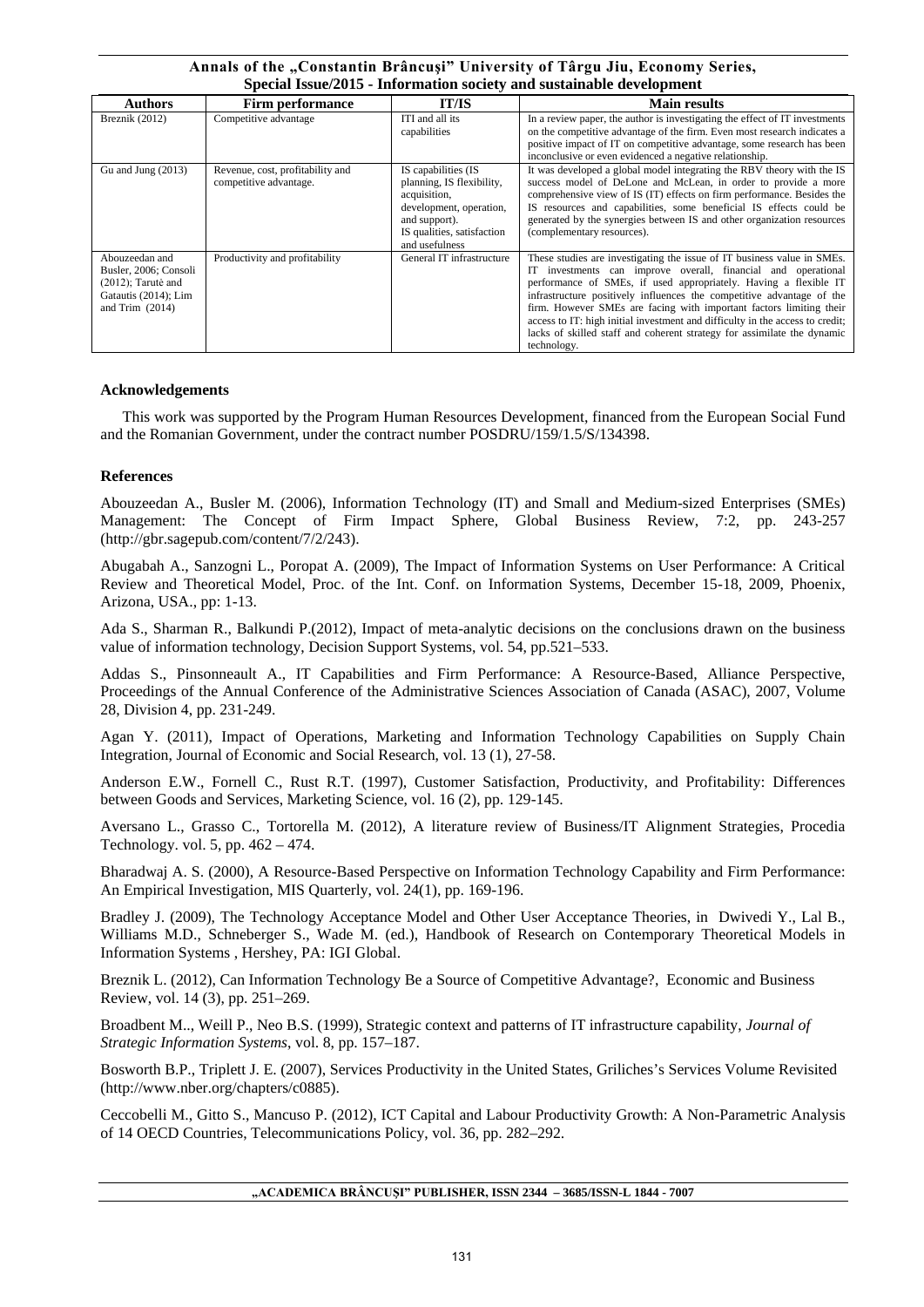Coltman T. R., Devinney T. M., Midgley D. F. (2009), Customer Relationship Management and Firm Performance, Faculty & Research Working Paper, INSEAD, (https://flora.insead.edu/fichiersti\_wp/inseadwp2009/2009-18.pdf).

Consoli D. (2012), Literature Analysis on Determinant Factors and the Impact of ICT in SMEs, World Conference BEM-2012, Procedia - Social and Behavioral Sciences, vol.62 pp. 93 – 97 (http://www.sciencedirect.com/science/article/pii/S187704281203457X).

Dedrick J., Gurbaxani V., Kraemer K. L. (2003), Information Technology and Economic Performance: A Critical Review of the Empirical Evidence, ACM Coumputing Surveys 35 (1) 1–28.

Dehning B., Richardson V.J. (2002), Returns on Investments in Information Technology: A Research Synthesis, Journal of Information Systems, vol. 16 (1), pp. 7-30.

Devaraj S., Kohli R. (2003), Performance Impacts of Information Technology: Is Actual Usage the Missing Link?, Management Science, vol. 49 (3), pp. 273–289.

Dimelis S. P., Papaioannou S.K. (2011), ICT growth effects at the industry level: A comparison between the US and the EU, Information Economics and Policy, vol. 23, pp. 37–50.

Feeny D. F., Willcocks L. P. (1998), Core IS Capabilities for Exploiting Information Technology, *Sloan Management Review,* vol. 39(3), pp. 9-21.

Gu J.-W., Jung H.-W. (2013), The Effects of IS Resources, Capabilities, and Qualities on Organizational Performance: An Integrated Approach, Information & Management, vol. 50, pp. 87–97.

Hitt L., Brynjolfsson E. (1996), Productivity, Business Profitability and Consumer Surplus: Three Different Measures of Information Technology Value, MIS Quarterly, vol. 20 (2), pp. 121-142.

Kohli R., Devaraj S. (2003), Measuring information technology payoff: a meta-analysis ofstructural variables in firmlevel empirical research, Information Systems Research, vol. 14 (2) 127.

Lim J. H., Richardson V. J., Roberts T. L., Information Technology Investment and Firm Performance: A Meta-Analysis, Proceedings of the 37th Hawaii International Conference on System Sciences – 2004.

Lim S., Trim S. (2014), Impact of Information Technology Infrastructure Flexibility on the Competitive Advantage of Small and Medium Sized-Enterprises, Journal of Business & Management, vol. 3 (1), pp. 1-12.

Lui T.-W., Piccoli G. (2009), Toward a Theory of IT-Enabled Customer Service Systems, *in* Dwivedi Y., Lal B., Williams M.D., Schneberger S., Wade M. (ed.), Handbook of Research on Contemporary Theoretical Models in Information Systems , Hershey, PA: IGI Global.

Mata F. J., Fuerst W.L., Barney J. B. (1995), Information Technology and Sustained Competitive Advantage: A Resource based Analysis, MIS Quarterly, vol. 19 (4), pp. 487-505.

Melville N., Kraemer K., Gurbaxani V. (2004), Review: Information Technology and Organizational Performance: An Integrative Model of IT Business Value, MIS Quarterly, vol. 28(2), pp. 283-320.

Mithas S., Ramasubbu N., Sambamurthy V. (2011), How Information Management Influences Firm Performance, MIS Quarterly, vol. 35 (1), pp. 237-256.

Mithas S., Tafti A., Bardhan I., Goh J. M. (2012), Information Technology and Firm Profitability: Mechanisms and Empirical Evidence, MIS Quarterly, vol. 36 (1), pp. 205-224.

Ness R. L. (2005), Assessing the Relationships Among IT Flexibility, Strategic Alignment, and IT Effectiveness: Study Overview and Findings, Journal of Information Technology Management, vol. 16(2), pp. 1-17.Paschke J., Molla A., Martin B. (2008), The Extent of IT-Enabled Organizational Flexibility: An Exploratory Study among Australian Organizations, *ACIS 2008 Proceedings, Paper 67* (http://aisel.aisnet.org/acis2008/67).

Reimann M., Schilke O., Thomas J.S. (2010), Customer Relationship Management and Firm Performance: The Mediating Role of Business Strategy, Journal of the Academy of Marketing Science, vol. 38 (3), pp. 326–346.

Rivard S., Raymond L., Verreault D., Resource-based view and competitive strategy: An integrated model of the contribution of information technology to firm performance, Cahier de la Chaire de gestion stratégique des technologies de l'information, no 04-01, Mars 2004 (http://neumann.hec.ca/chairegestionti/cahiers/cahier0401.pdf)

Strong D.M. (2002), A Unified Model of IT Use Choices: Contributions from TAM, TTF, and CSE, First Annual Workshop on HCI Research in MIS, Barcelona, Spain 2002.